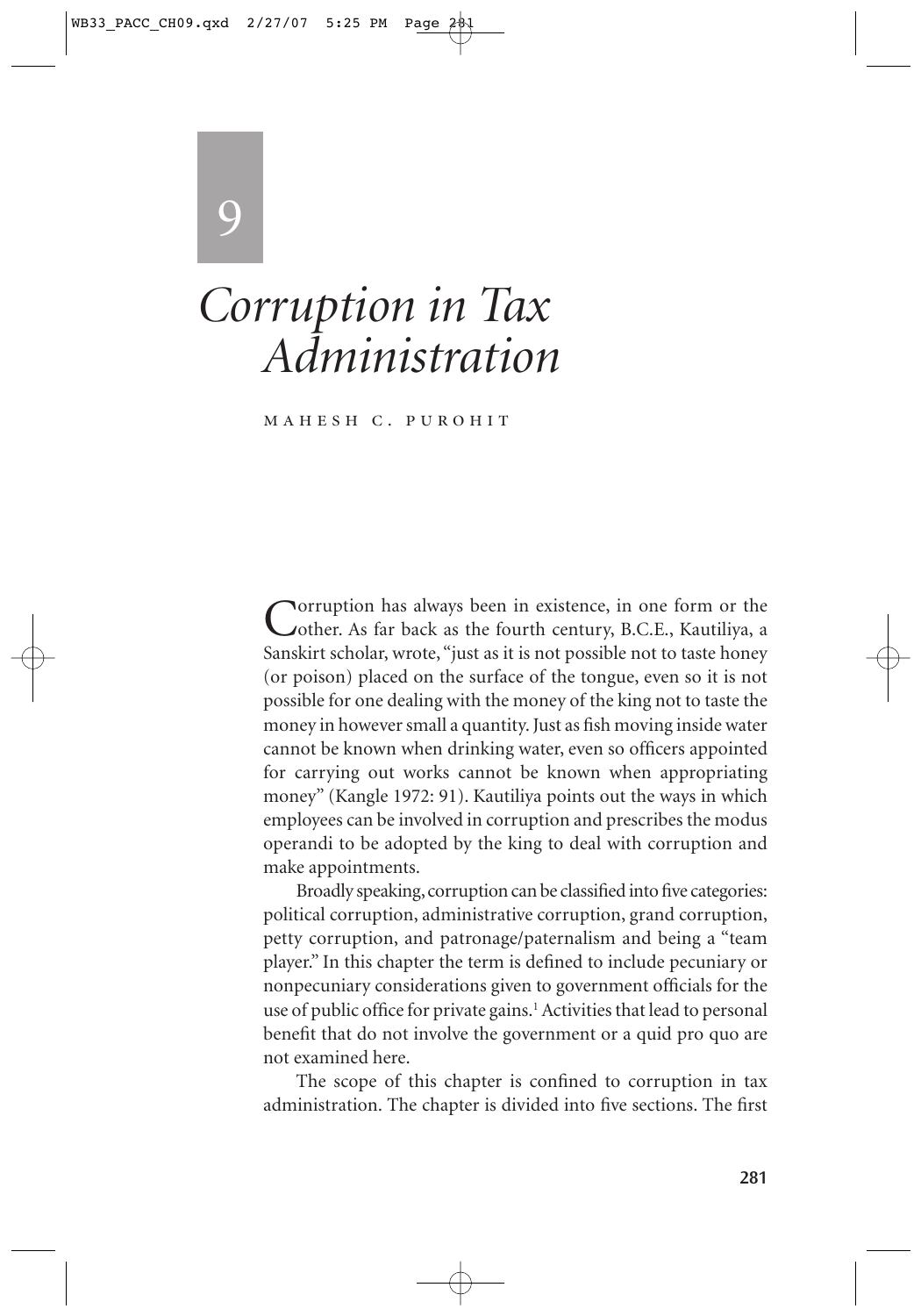section focuses on the main causes of corruption in tax administration. The second section presents issues related to corruption in tax administration and analyses the role of procedures for administering custom duties, excise duties, and value added tax [VAT]). The third section reviews the impact of corruption on the economy. The fourth section suggests policy measures for combating corruption in tax administration. It highlights how the design of the tax structure and procedures of tax administration can reduce the risk of corruption. The last section summarizes the chapter's conclusions and recommendations.

## **Causes of Corruption in Tax Administration**

A variety of factors contributes to corruption in tax administration (box 9.1). These include the complexity of tax laws and procedures, the monopoly power and degree of discretion of tax officials, lack of adequate monitoring and supervision, the commitment of political leadership, and the overall environment in the public sector.

#### **Complexity of Tax Laws**

The complexity of tax laws and procedures increases the magnitude of corruption in the tax system. Tax evasion is more likely to occur in a highly corrupt environment. Lack of requisite information makes taxpayers unaware of their rights and more exposed to discretionary treatment and exploitation.

# **BOX 9.1** Causes of Corruption in Tax Administration in Bulgaria

A survey in Bulgaria reveals that the main drivers of tax corruption are low pay, lack of professional ethics, legal loopholes, conflicts of interest, get-richquick ambitions, and bureaucratic red tape. The less satisfied tax officers are with their pay scales or with the fairness of career development and financial incentive schemes, the more inclined they are to engage in corrupt behavior. If their wages are comparable to the wages for a similar job in the private sector, they may not take the risk of engaging in corruption. However, if their wages are too low to support themselves and their dependents, the incentives for corruption rise. Tax officers' attitudes to corruption are also conditioned by the severity of the punishment for corrupt behavior and the likelihood of being punished when detected. Taxpayers do not play a significant factor in determining corrupt practices.

*Source:* Pashev 2005.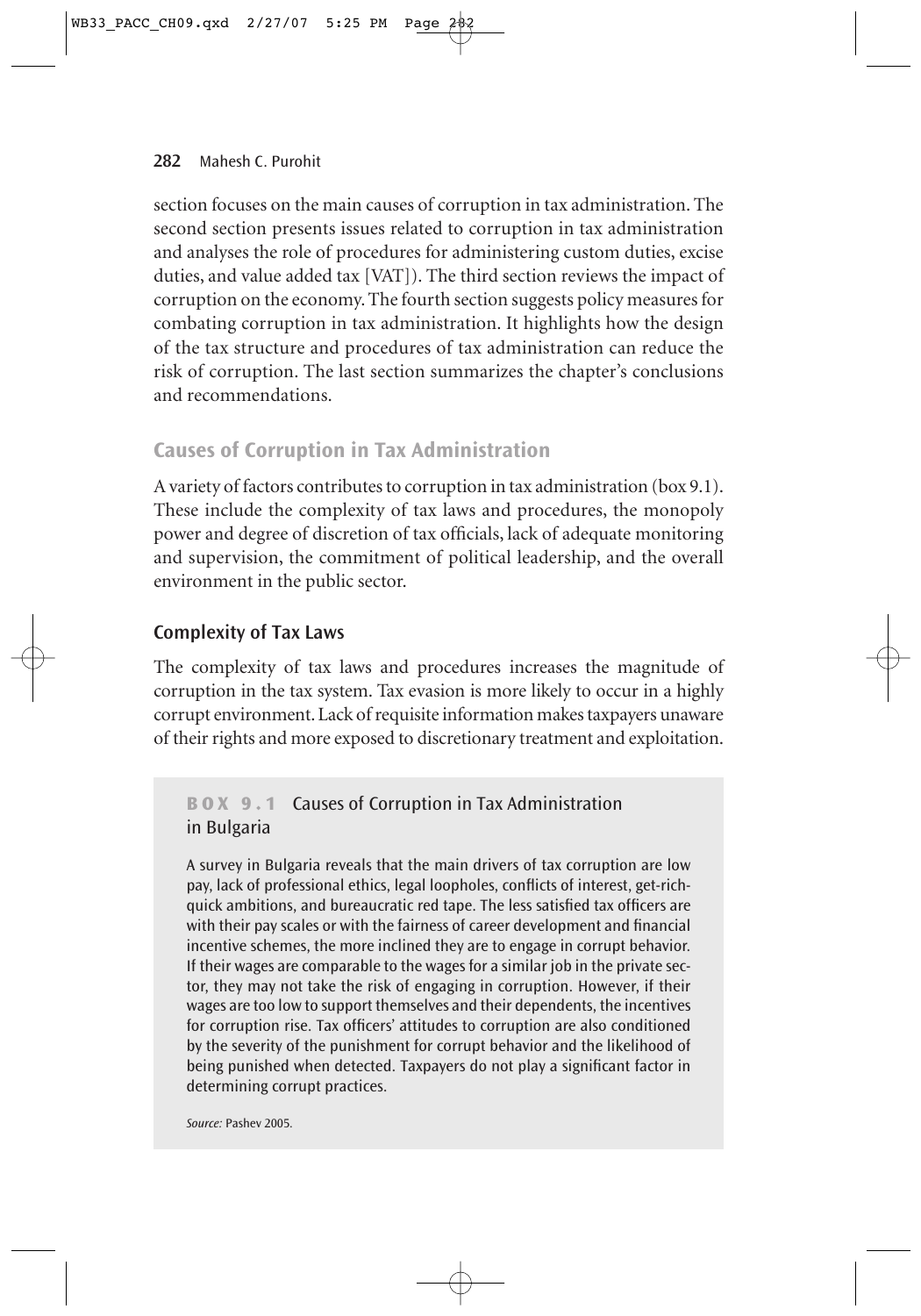## **Monopoly Power and the Discretionary Power of Tax Officials**

Tax officers are allotted a particular geographical area of operations. For a particular taxpayer, the tax officer is the tax department. This monopoly power gives tax officers the opportunity to entice taxpayers into corrupt practices by paying bribes.

Lack of clearly defined roles, functions, and duties of public officials create an environment ripe for abusive behavior (Pashev 2005). A high degree of discretionary power and the lack of adequate monitoring and reporting mechanisms are vital in providing opportunities for corruption. The greater the discretion, the greater the opportunity tax officials have to provide "favorable" interpretations of government rules and regulations to businesses in exchange for illegal payments.

## **Lack of Monitoring and Supervision**

Because of asymmetrical information, it is difficult to monitor officers and hold them accountable for their actions. The absence of supervision and accountability gives workers an opportunity to refrain from performing public duties. Absence of measures designed to maintain the integrity of staff—such as the promotion and enforcement of ethical standards, meritbased recruitment and promotion procedures, and regular staff rotation schemes to prevent the creation of lucrative networks—increases the likelihood of staff indulging in corrupt practices.

#### **Unwillingness of Taxpayers to Pay Taxes**

In some developing countries, such as India, the extreme unwillingness of taxpayers to comply with the law—and hence their readiness to bribe tax collectors in order to reduce their tax liability—are important causes of corruption. Many taxpayers are willing to abet tax collectors if there is clear gain. This phenomenon is common in many middle-income countries.

# **Political Leadership**

Political leadership sustains and often creates and protects corruption. Corrupt political leadership makes the spread of corruption at lower levels relatively easy.A hierarchy of administrative levels is typically associated with different corrupt transactions. In the case of fiscal incentives, for example, relatively high-level officials and politicians are more likely to be involved in corrupt practices. In the case of foreign trade taxes and other routine activities,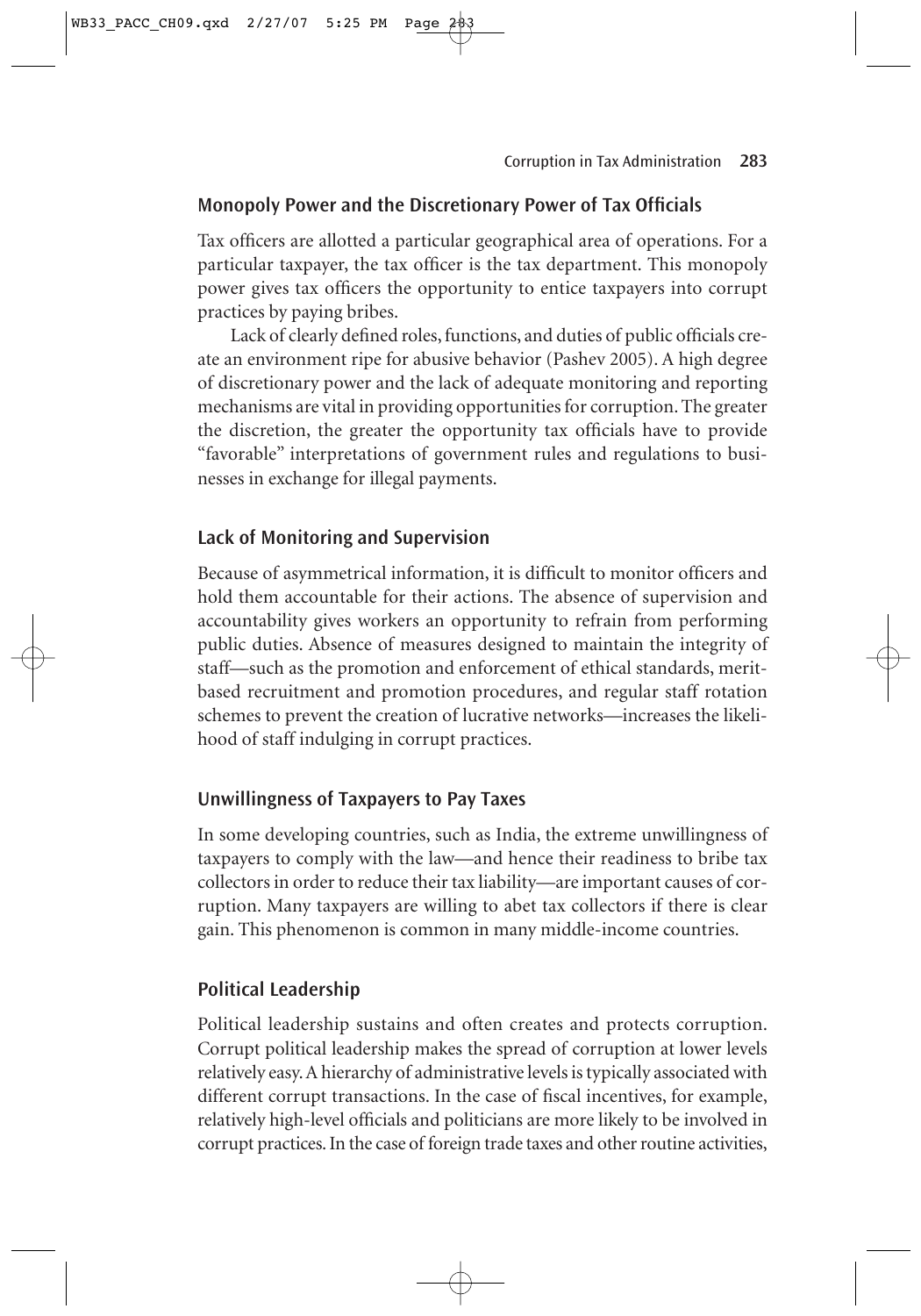lower-level officials are also likely to be involved, sharing their illegal gains with those higher up in the chain of authority. It is these routine cases of lower-level corrupt tax practices that ultimately erode public confidence in governmental institutions. For this reason, these practices are often seen as more corrosive than abuse of power at higher levels (Asher n.d.) As the power of a leader evolves into the political management of a service, the independence of officials is rapidly eroded by interference of political leaders, and the risk of corruption increases. Political appointments not only reduce work efficiency, they also facilitate corruption, as they did in Tanzania, where entrance into the police or the legal profession required joining the party (Sedigh and Muganda 1999).

## **Overall Government Environment**

The level of corruption in tax administration generally parallels that in the administrative environment as a whole. Liberal economic systems offer fewer opportunities for corruption than socialist systems. The greater the administrative controls over the economy, the greater the problems of monitoring and accountability, because a greater share of economic planning decisions depend on bureaucrats.<sup>2</sup>

# **Administering Tax Policy**

The objectives of a tax policy can be achieved only when the policy is properly administered. Most developing countries face various organizational and operational constraints to effective tax administration (box 9.2). In these countries, tax administration plays a crucial role in determining the real (or effective) tax system: tax administration is tax policy (Casanegra de Jantscher 1990). Failure to properly administer the tax therefore defeats its purpose and threatens the canon of equity. It allows the government to collect taxes only from easy to tax sectors and people who cannot avoid paying.

According to the business process model, the main factor causing corruption in tax administration is procedures. The greater the procedural interaction with the taxpayer, the greater the possibility of corruption.

#### **Customs Duty**

Corruption in customs administration is a major problem in many developing countries. Case studies of Mali and Senegal, for example, indicate that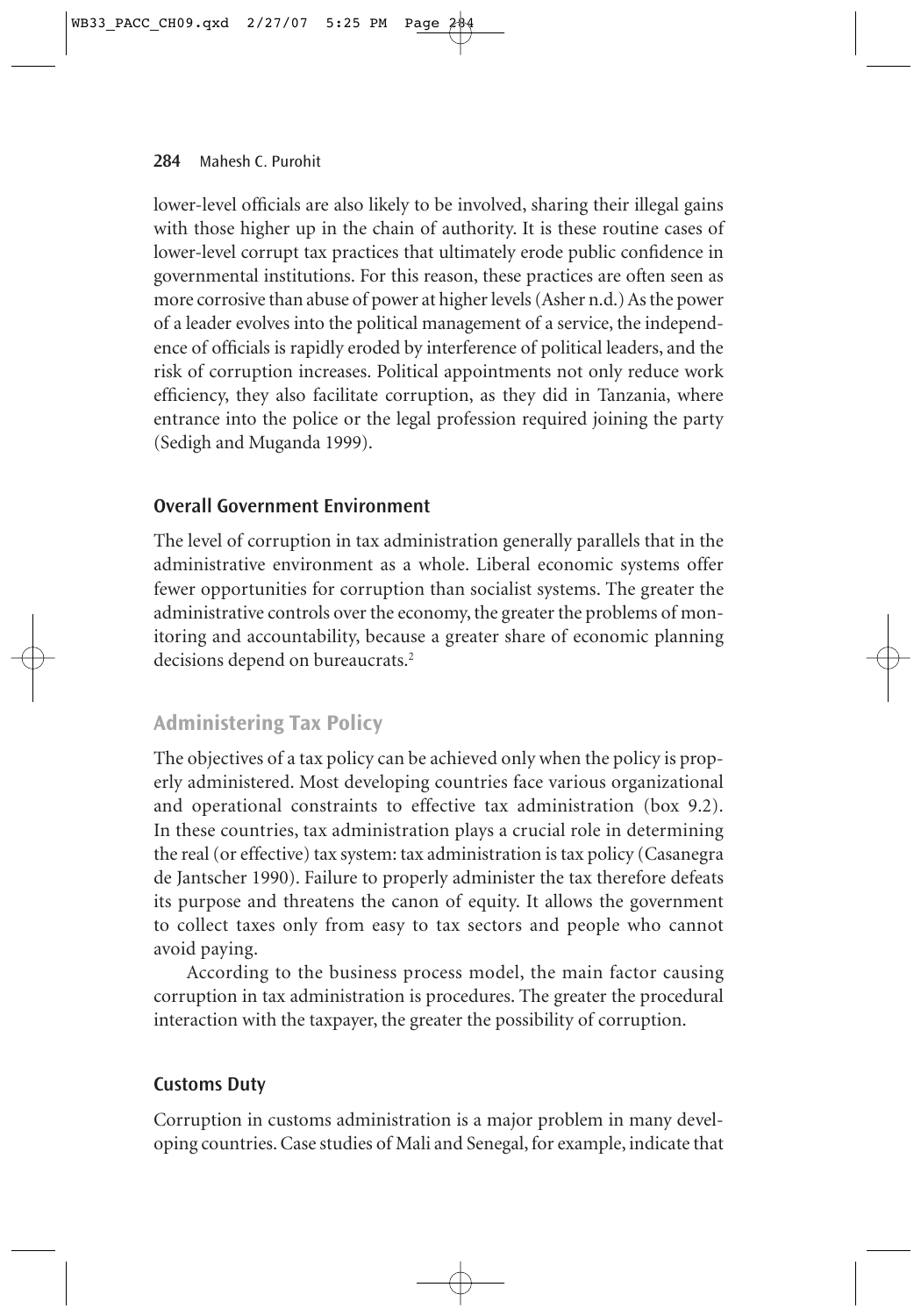# **BOX 9.2** The Nature of Tax Fraud in India

An empirical study based on field work conducted in 1994–95 indicates that tax evasion in India occurs partly through collusion between taxpayers and tax officers. Of 5,840 offences detected, 87 percent were procedural. These offences included incomplete or insufficient documentation, inappropriate use of credit on capital goods, inadmissible deduction of inputs, taking of credit before the commencement of production, use of undeclared inputs, faulty interpretation of notification issued by the department, use of unregistered dealer's invoices, extension of credit on endorsed invoices, declaration of invoices with incorrect address, and submission of invoices that were not in the name of the unit.

"Substantial" violations accounted for 7 percent of total revenue loss. These violations included irregular use of deemed credit, extension of credit on exempted final products, rejected inputs sent back without reversal of credit, extension of credit on basic customs duty, misuse of the facility of "job work," excess credit taken, and the use of the CenVAT credit by small-scale units that had opted out of the system.

Fraudulent violations accounted for 6 percent of total revenue lost. These violations included extension of credit without producing the required documents, extension of credit on invoices without physical movement, duplicate extension credit on same invoice, extension of credit without payment of duty, and use of fraudulent documents. These violations show a deliberate attempt on part of the taxpayer to defraud the government.

*Source:* Shome, Mukhopadhyay, and Saleem 1997.

these countries have faced serious problems of customs fraud in recent years (Stasavage and Daubree 1998).

Customs administration in India has been reformed over time. Some problems remain, however. One relates to the valuation of cargo. Taxpayers are often harassed on the grounds that the valuation is not correct; on this pretext, goods are detained. Importers usually compromise on the assessment in order to free the goods from detention. The imported cargo of regular importers is allowed to pass through a green channel, but cargo of casual traders is subjected to a full check.

# **Domestic Trade Taxes**

The system of domestic trade taxes in India is unique. Under India's constitution, the union government has the authority to impose a broad spectrum of excise duties on production or manufacture, while the states are assigned the power to levy sales tax on consumption.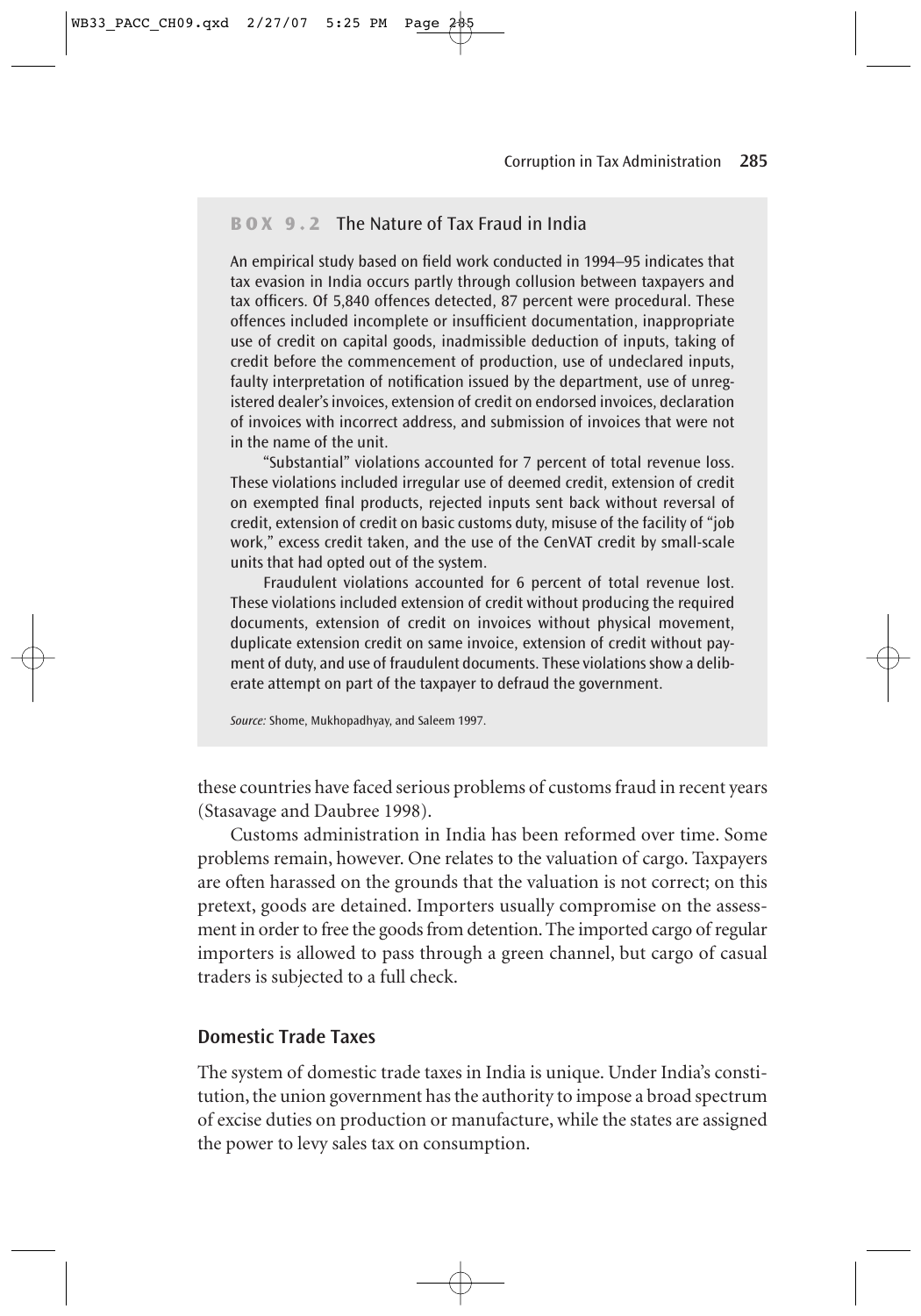As a result of this dichotomy of authority, India has adopted a dual (federal and state) VAT system. The federal VAT, known as CenVAT, has effectively replaced the system of union excise duty. CenVAT allows instant credit for taxes paid on inputs. Empirical studies of its impact show that it [[AU: add to has reduced the transaction cost of business (NIPFP 1989).

**references]]**

All Indian states except Uttar Pradesh have adopted the VAT, replacing their age-old sales tax system. Most of the procedures prescribed for sales tax administration continue under state VAT. Checkposts at the borders of each state continue to monitor the flow of goods into the state through the main arteries of interstate trade. The use of road permits for administering the tax also continues. Under this system, the importing dealer receives these permits from the tax department of the importing state and sends them to his counterpart in another state before importing the goods. The trucks bringing the specified goods into the state are expected to carry back these permits, for scrutiny and verification at the checkposts. One copy of the road permit is then sent to the checkpost to the concerned assessing officer. All imports are accounted for and therefore taxed.

Although these checkposts play an important role, the system does not work as effectively and smoothly as it was intended to. The checkposts interfere with the flow of trade and traffic within the state and harass to a large number of dealers, the majority of whom are not liable for tax. The procedures allow for many points of interaction between taxpayers and officials, some of which could be eliminated.

# **Impact of Corruption**

Corruption drastically reduces tax revenues, forcing governments to find other avenues for financing government expenditure, including borrowing. Future fiscal flexibility is reduced, because servicing of debt has to be given priority over other expenditures. This creates a vicious circle endangering fiscal sustainability.

Corruption is particularly alarming because it breeds further corruption— "corruption may corrupt," as Andvig and Moene (1990). Collusion between corrupt taxpayers and corrupt tax officials puts honest taxpayers at a disadvantage, encouraging them to evade taxes. If they do not, their profit margins are low, especially for small businesses.3

The effect on tax officials is also important. Corrupt colleagues and friends weaken the will of honest officers and reduce the probability of being detected or losing one's reputation. As the number of corrupt tax collectors increases, the guilt feeling of indulging in wrongdoing decreases.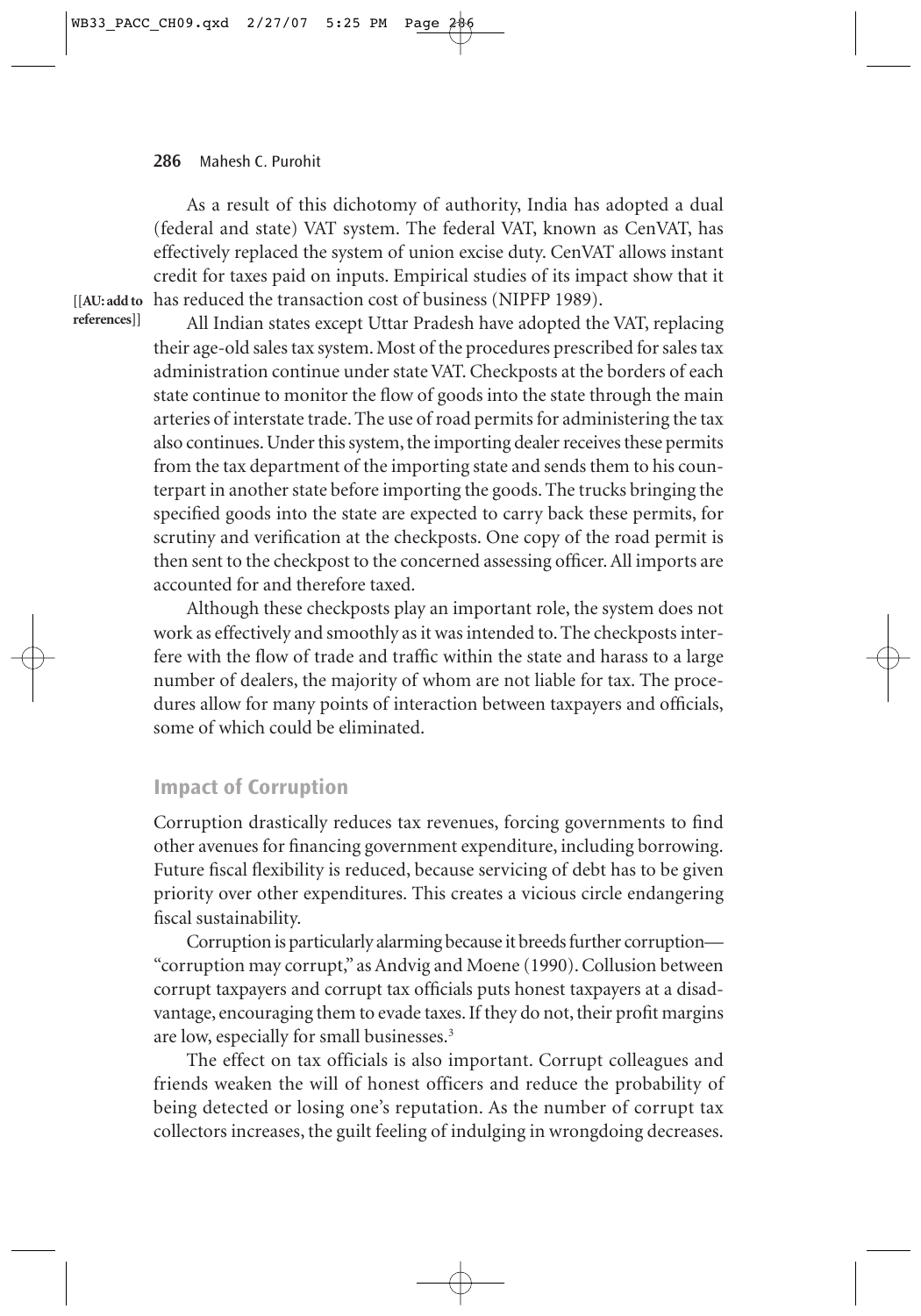As Fjeldstad (2005) notes, when networks of corruption exist, firing some corrupt officials does not improve the situation, as the fired officials become consultants and add to the network.

Corruption affects the quality of governance. It makes officials make decisions that do not serve the public interest but promote the interests of corrupt individuals.Administrative efficiency is at a low level, because patronage and nepotism tend to encourage the recruitment of incompetent people.

Corruption adversely affects investment and growth (Mauro 1995). When growth is weak, the returns to entrepreneurship fall relative to those to rent seeking; the ensuing increase in the pace of rent-seeking activities further slows growth. Higher bribes imply declining profitability on productive investments relative to rent-seeking investments, crowding out productive investments. Innovators are particularly at the mercy of corrupt public officials, because new producers need government-supplied goods, such as permits and licenses, more than established producers (Muphy, Shleifer, and Vishny 1993).

Widespread corruption reduces both foreign and domestic investment, as investors look for locales in which there is less corruption, less red tape, simpler laws and procedures, and transparent administration, all of which provide greater opportunities to grow. Corruption leads to economic waste and inefficiency, because it adversely affects the optimal allocation of funds, productivity, and consumption. When public resources meant for setting up productivity-enhancing infrastructure are diverted to politicians' private consumption, growth falls.4 Pervasive corruption can also result in refusal by the donor community to grant aid.<sup>5</sup>

The cost of corruption to the society (in terms of both tangible and intangible costs) is extremely high. Intangible costs include the loss of trust in democracy, in leaders, in institutions, and in fellow citizens. Tangible costs include the impact on trade and investments, administrative efficiency, good governance, and equality of citizens.

Corruption has the potential to undermine the political stability of a country, by provoking social unrest and civil war that can threaten macroeconomic stabilization. In Tanzania corruption contributed to political instability and increased ethnic tension when a leader, for his own political purpose, claimed that some wealthy businesspeople from Asia, in collaboration with African leaders, were transferring the country's wealth aboard and impoverishing ordinary Tanzanians (Sedigh and Muganda 1999). He also insisted that the government was selling the country to Arabs and Zanzibaris. His comments not only intensified racial tensions, which a number of politicians sought to exploit, they also caused enormous capital flight from Tanzania.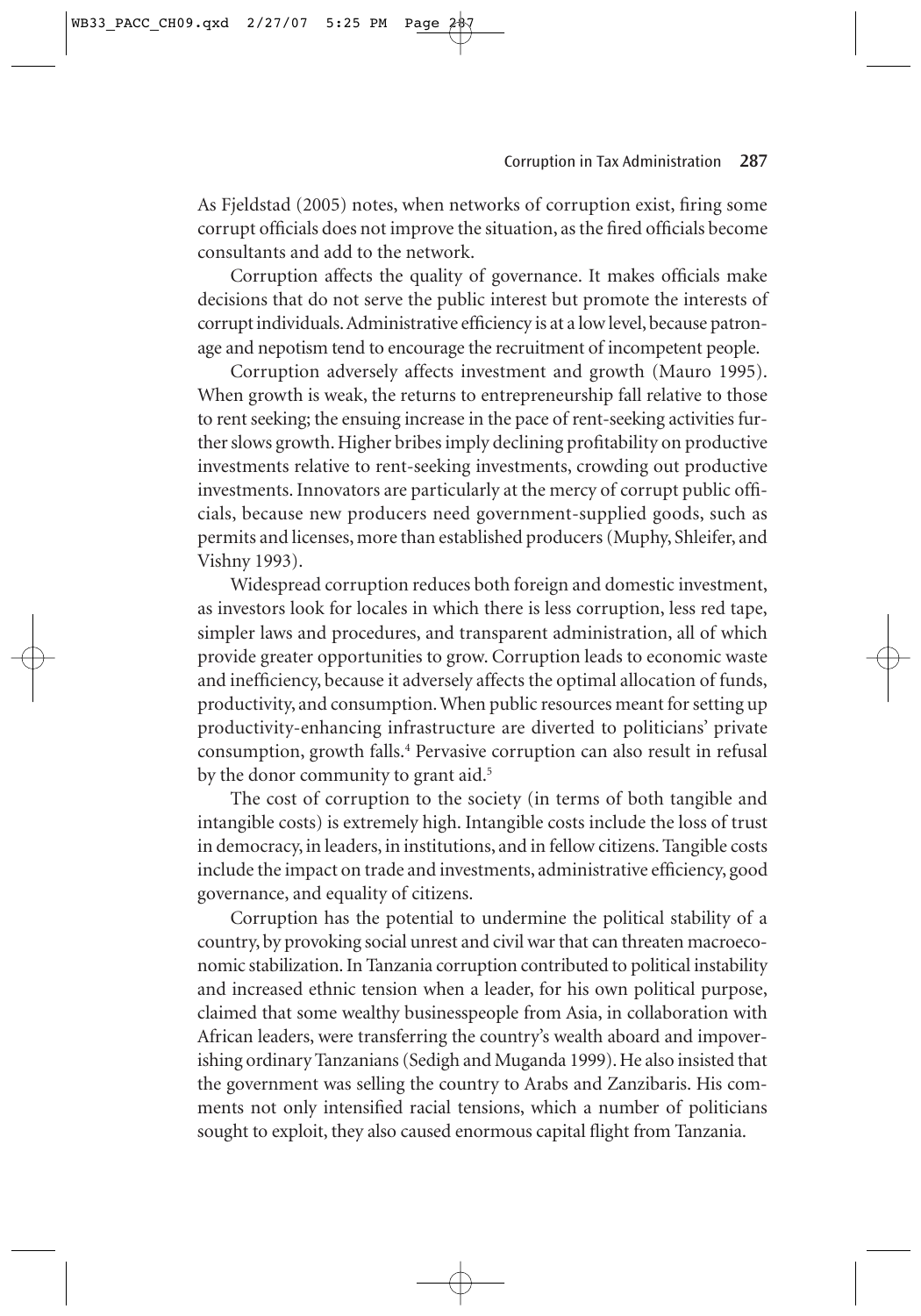### **Combating Corruption in Tax Administration**

Which policy measures need to be adopted to combat corruption in tax administration depends on the social environment and the attitude about corruption held in the society—the factors that account for the degree of corruption in a country. What is regarded as corrupt practice in one country may be regarded as part of a routine transaction in another country. Social norms may be such that allegiance to their ethnic or religious or group supersedes individuals' responsibility to act as a honest bureaucrats.

Each country has to evolve the measures best suited to its own local requirements. Some policies that could be adopted by all developing countries plagued with corruption are described below.

#### **Rationalize the Design of Tax Laws**

One of the most important policy prescriptions for curbing corruption is establishing a rational tax system with simplified tax laws. The number of tax rates should be as low as possible and the number of tax exemptions as small as possible (if they cannot be eliminated altogether). In addition, the tax system should be integrated, with different taxes levied by all tiers of government. For taxes on commodities and services, it is important to avoid end-use exemptions, a major source of corruption.

The design of the tax structure should be as broad based as possible. The goal should be to have as many taxpayers as possible in the tax net, depending on the administrative capability of the country. If the number of taxpayers is well below its potential, the burden on each taxpayer will be too heavy.

A survey in India revealed that 89 percent of potential income taxpayers did not file (Aggarwal 1991). To expand its tax base, India adopted the "one-in-six scheme," under which an individual satisfying one out of six criteria has to file an individual income tax return, irrespective of his or her level of income.<sup>6</sup> This measure significantly increased the number of individual income taxpayers.

#### **Designate Corruption a National Crime**

The problem of corruption needs to be addressed at both the national and international level. National political leaders must make a commitment to eradicate this menace.A holistic approach, including prevention and enforcement, will have much better chance of success than a simple focus on individuals. The problem of corruption needs to be checked at the international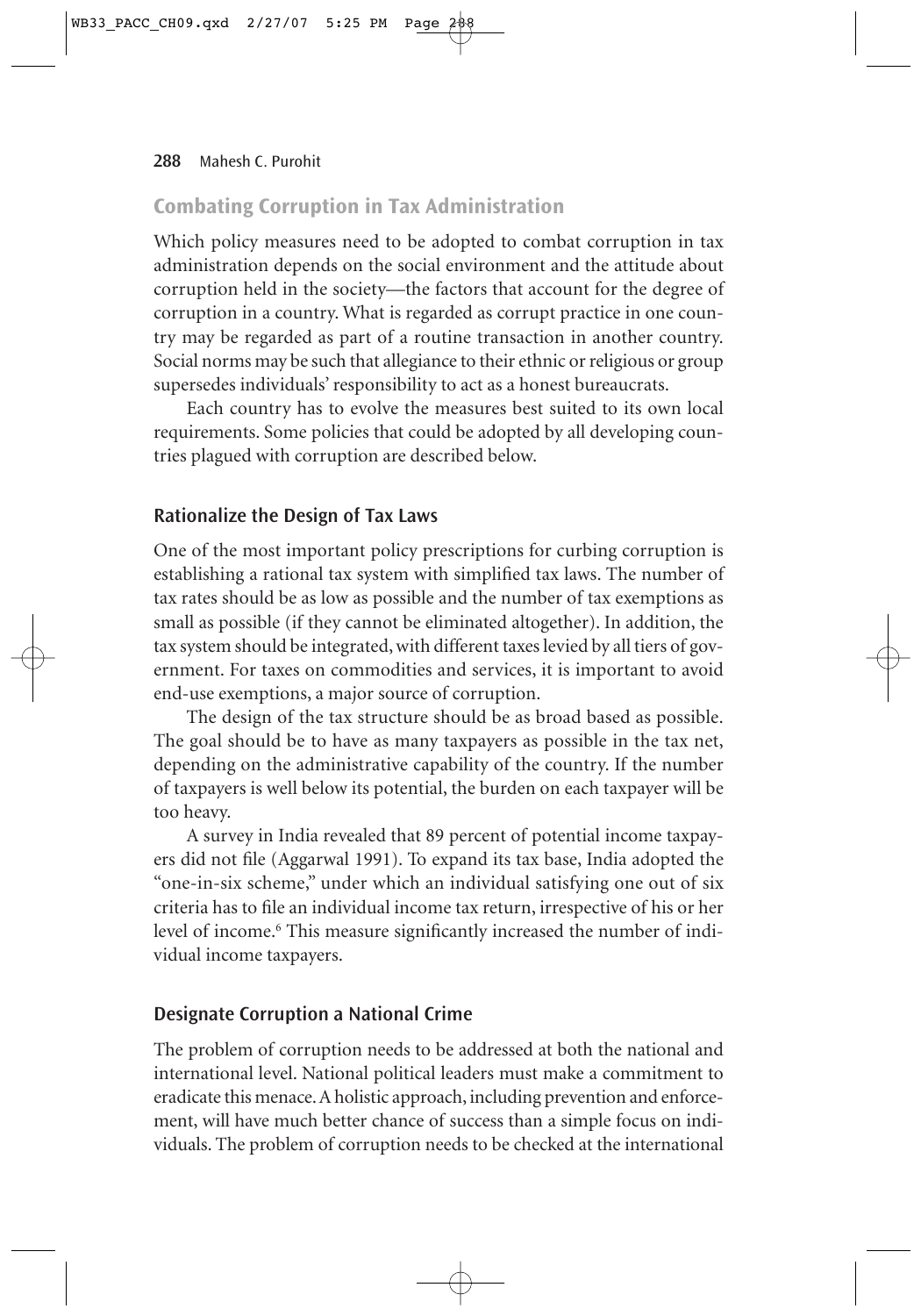level as well. Particularly given the fact that multinational companies bribe officials of developing countries to procure orders and contracts, a coordinated approach by bilateral donors and international organizations is useful. An important step in this direction would be blacklisting by multinational organizations of multinational corporations that engage in corrupt practices to obtain international contracts and encourage corruption in developing countries.

## **Reduce Monopoly Power**

Since the monopoly power of tax officials encourages them to indulge in wrongdoing, the first step in combating corruption has to be to curb the monopoly power of these officials. Two steps have to be taken. First, tax departments must be re-engineered in countries where all activities of administration and assessment are performed by the same unit. It would be useful to assign the role of administration and audit to different units, as many developed countries do.

Second, tax officials should not be assigned to particular jurisdictions. Random assignment would not only take away the opportunity of tax officer to misuse their monopoly powers, it would also free taxpayers from the clutches of tax officials. For the selection of cases for audit, a separate unit should look into all available information and apply principles of risk management. This would eliminate contact between tax officers and taxpayers, reducing opportunities for corruption.

Another way to reduce the monopoly power of tax officials is to give them competing jurisdictions. Since collusion among several officials is difficult, competition tends to reduce the level of bribes substantially. Competition in the provision of government services must also be accompanied by more intensive monitoring and auditing to prevent corruption.

## **Make Civil Servants Accountable and Salaries Competitive**

The system of recruitment of officers should be streamlined and a competitive examination system introduced. In addition, training must make tax officials committed to achieving clearly identified objectives. It should be made clear to officials that they are fully responsible and accountable for their assigned duties.

Civil servants' salaries should be high enough to allow them to resist the temptation to use their office for private gain. The incentives for corruption are considerably greater where salaries do not allow civil servants to live above the poverty level.7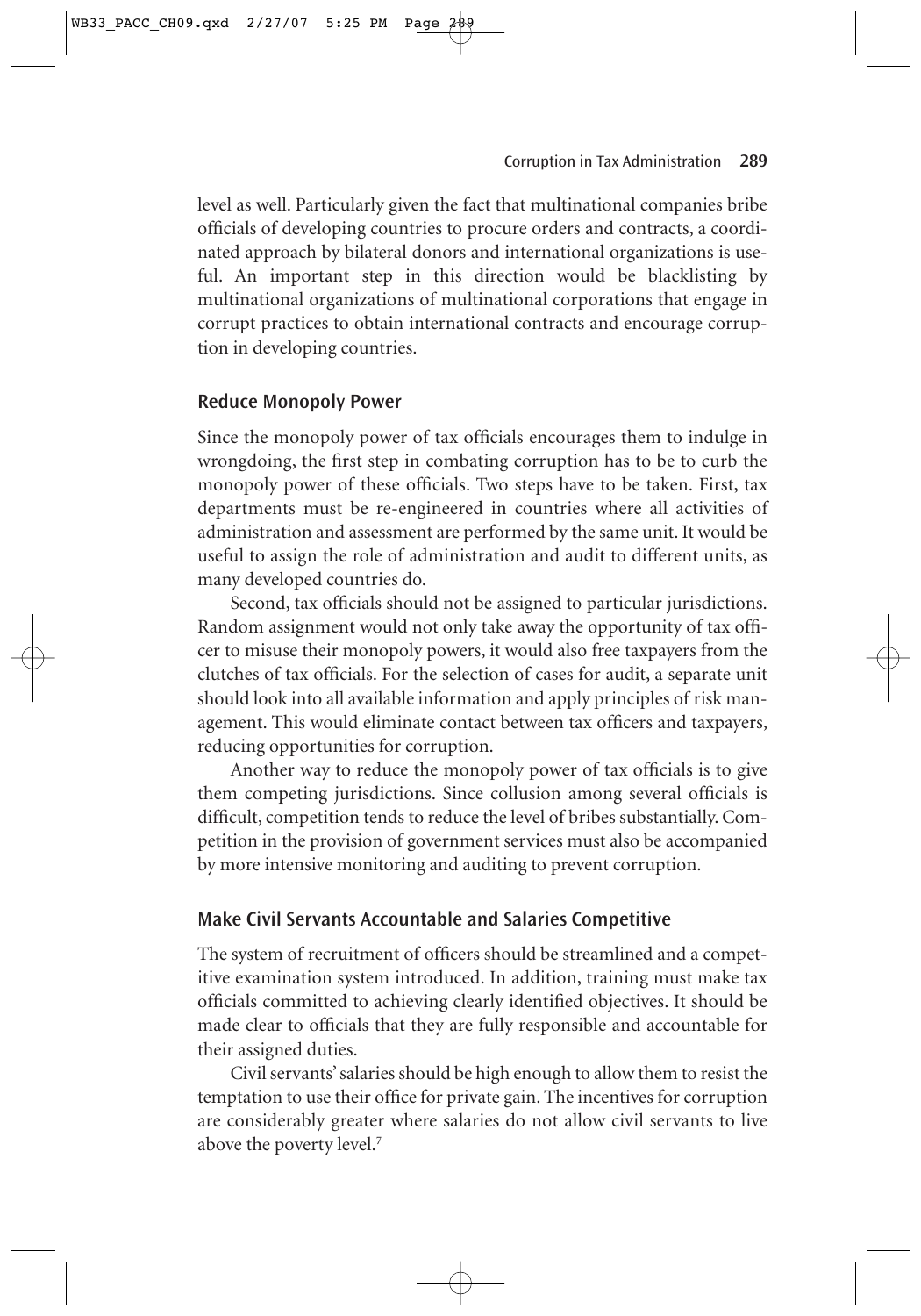In many African countries, civil servants' salaries and conditions of service have continuously deteriorated over the years, in most cases failing to keep pace with inflation (Kpundeh 1992). In such circumstances, employees may look for other ways to generate additional income. Departments such as customs and VAT, which have large numbers of low-paid workers who are in direct contact with the public, are especially ripe for corrupt behavior. In precivil war Somalia, salaries were so low that officials had to hold more than one job. Such a situation encourages bureaucrats to fall prey to corrupt practices (Klitgaard 1988).

An attempt should be made to reduce the overall number of employees in the public sector.8 It would also be useful to adopt an incentive-based wage policy for public officials, as Singapore and Hong Kong (China) have done (Mookerjee 1995). In Singapore salaries in the public sector are higher than those in the private sector, discouraging corruption (Mookerjee 1995). It is also important to adopt a broad range of human resources measures, including development of performance indicators and performance-based incentive and promotion schemes.

#### **Restructure Tax Administration Agencies**

Tax administrative agencies could be restructured functionally. The duties of various functionaries within the VAT department should be streamlined, with an eye to minimizing personal interactions with taxpayers (Purohit 2001a). Internal audits must also be strengthened. The selection of an audit must be based on risk assessment based on information from local offices, results of audits conducted in the past, and the results of the computer assessment of returns received in the department. It is equally important to establish a wing of auditors specially trained to examine the accounts of vendors. Checkposts must be abolished and enforcement strengthened.

#### **Severely Punish Corrupt Officials**

Punitive action against corrupt officials can have an important deterrent effect. The role of the media is important in publicizing punishment of corrupt officials. Pecuniary penalties for corrupt behavior should be harsh enough to discourage officials from engaging in wrongdoing.

In addition to pecuniary penalties, in some severe cases of corruption, tax evaders need to be publicly caned or imprisoned. Stringent laws for punishment of corrupt officials, along with the confiscation of property amassed through bribery, will help reduce corruption. Such laws must apply to domestic offenders and foreigners alike.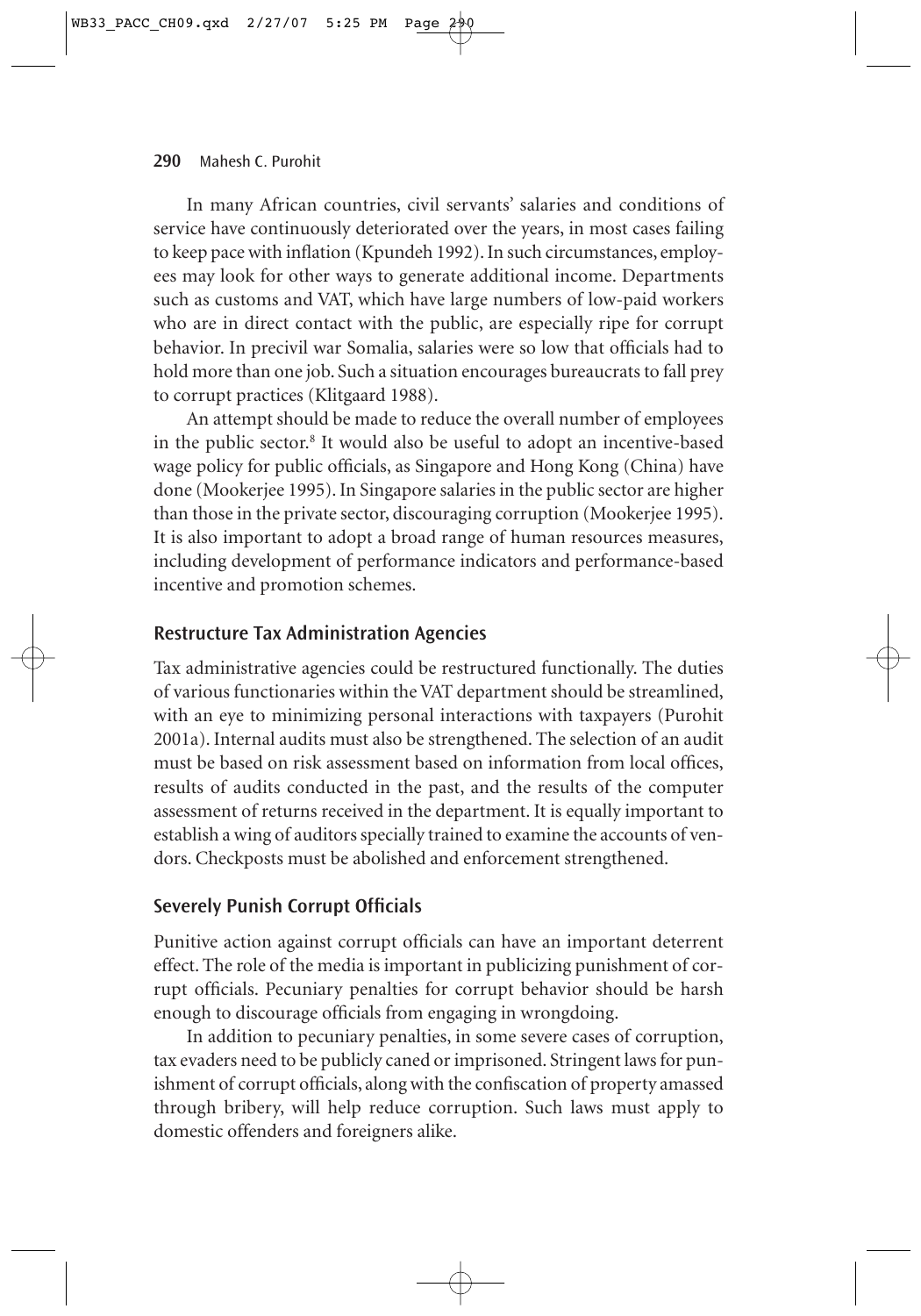## **Use Information Technology to Combat Corruption**

Many countries around the world, at all income levels, are attempting to use information technology to combat administrative corruption (box 9.3). The use of such technology reduces the discretionary power of local officials, cuts transaction costs, and increases transparency. Most important, it reduces the interaction between taxpayers and tax officials, thereby reducing the opportunity to engage in corrupt practices.

The use of information technology automates government actions and procedures, reducing delays and face-to-face contact. It builds transparency

# **BOX 9.3** Using Information Technology to Streamline Services and Reduce Corruption in India

The Indian state of Andhra Pradesh has used information technology to reduce corruption in several tax areas. The Computer-Aided Administration of Registration Department (CARD) replaces manual procedures that lacked transparency in property valuation and resulted in a flourishing business for brokers and middlemen, who exploited citizens buying or selling property. The CARD system replaces the manual services with computerized services and introduces several new services. It eliminates interaction with tax officers. It completes registration formalities within an hour, through electronic delivery of all registration services. It improves the quality of services offered by providing a computer interface between citizens and the government.

Eseva Kendra provides a one-stop venue for services of the state and central government departments and private businesses. It provides online transaction processing of various payments to government agencies and issues certificates needed by citizens and businesses. It connects citizens to departments and agencies such as the state VAT and other state taxes; the electricity, water, and telephone utilities; the passport office; municipal corporations; and the departments of transport, tourism, and health.

All of India's offices of commercial tax department, including checkposts, have been computerized. Databases contain details regarding registered dealers, which can be analyzed and used for investigating evasion of state VAT.

Land records have also been revolutionized by computer technology. Until recently, obtaining land record documents was difficult and almost always required the help of middlemen. With the digitization of land records, farmers can get now obtain land ownership certificates in 5–30 minutes from a Citizen Information Centre (CIC) at the Revenue Office. Computerization of this function has ensured transparency in the system and made the life of ordinary citizens easier. Farmers can now apply for mutation either at the CIC or over the Internet. They can also check the status of their request online and present documentary evidence to authorities if their request is not processed within the stipulated time period.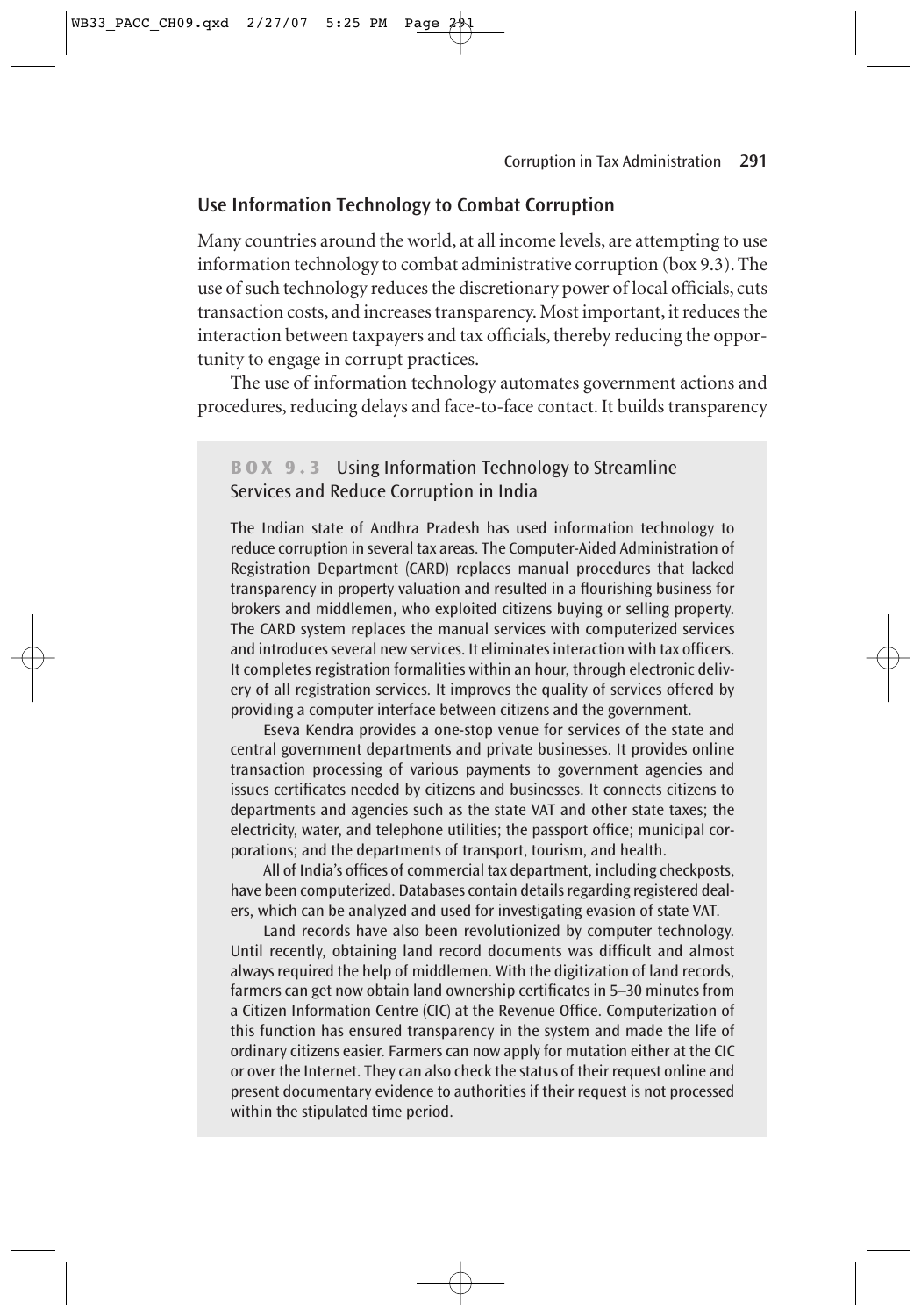and trust by sharing information with the public and making them more aware of their rights and privileges. It encourages greater accountability by officials, as it creates disincentives for corruption by creating fear of exposure.

Before introducing information technology), it is important to have a completely integrated system of taxes. Data from tax returns of individuals and corporations should be collected from the time of registration, continuing up to the payment of tax and the processing of returns. Information from the mainframe and data warehouse should be used to select cases for audit. Results of investigations should also be recorded, and other agencies should provide all necessary information. Such a system should maintain very tight security and confidentiality, without which the information could be abused.

## **Set Up an Independent Anticorruption Organization**

Many countries have set up anticorruption commissions (box 9.4). Some are constitutionally independent of the executive branch; others are set up by the executive branch to serve either in an advisory role or with the

#### **BOX 9.4** Using an Independent Agency to Combat Corruption

The wide variety of anticorruption management structures suggests the diverse approaches for combating corruption in different countries. Hong Kong (China) established an Independent Commission against Corruption, which carries out investigative, preventive, and communications functions. It has enjoyed resounding success in fighting corruption: Hong Kong now ranks as one of the least corrupt jurisdictions in East Asia (www.transparency.org).

India and Singapore established bodies devoted entirely to investigating corrupt acts and preparing evidence for prosecution. These bodies have also been successful in reducing corruption (Vittal 2003; Heilbrunn 2004).

In New South Wales, commissions report to parliamentary committees; they are independent from the executive and judicial branches of state. These commissions have changed the norms of how business is conducted, preventing corruption from occurring (Heilbrunn 2004. The United States implemented a multiagency model that includes offices that are individually distinct but together form a web of agencies that fight corruption (Heilbrunn 2004).

The success of such organizations has encouraged governments elsewhere (in Argentina, Bosnia-Herzegovina, Guinea, the Republic of Korea, and Mauritius, for example) to create similar organizations. Mounting evidence suggests, however, that commissions have not been successful in countries where low levels of political commitment, lack of articulation among branches of state, and severe budgetary constraints have prevented the establishment of large and expensive anticorruption commissions (Heilbrunn 2004).

**[[AU: add to references]]**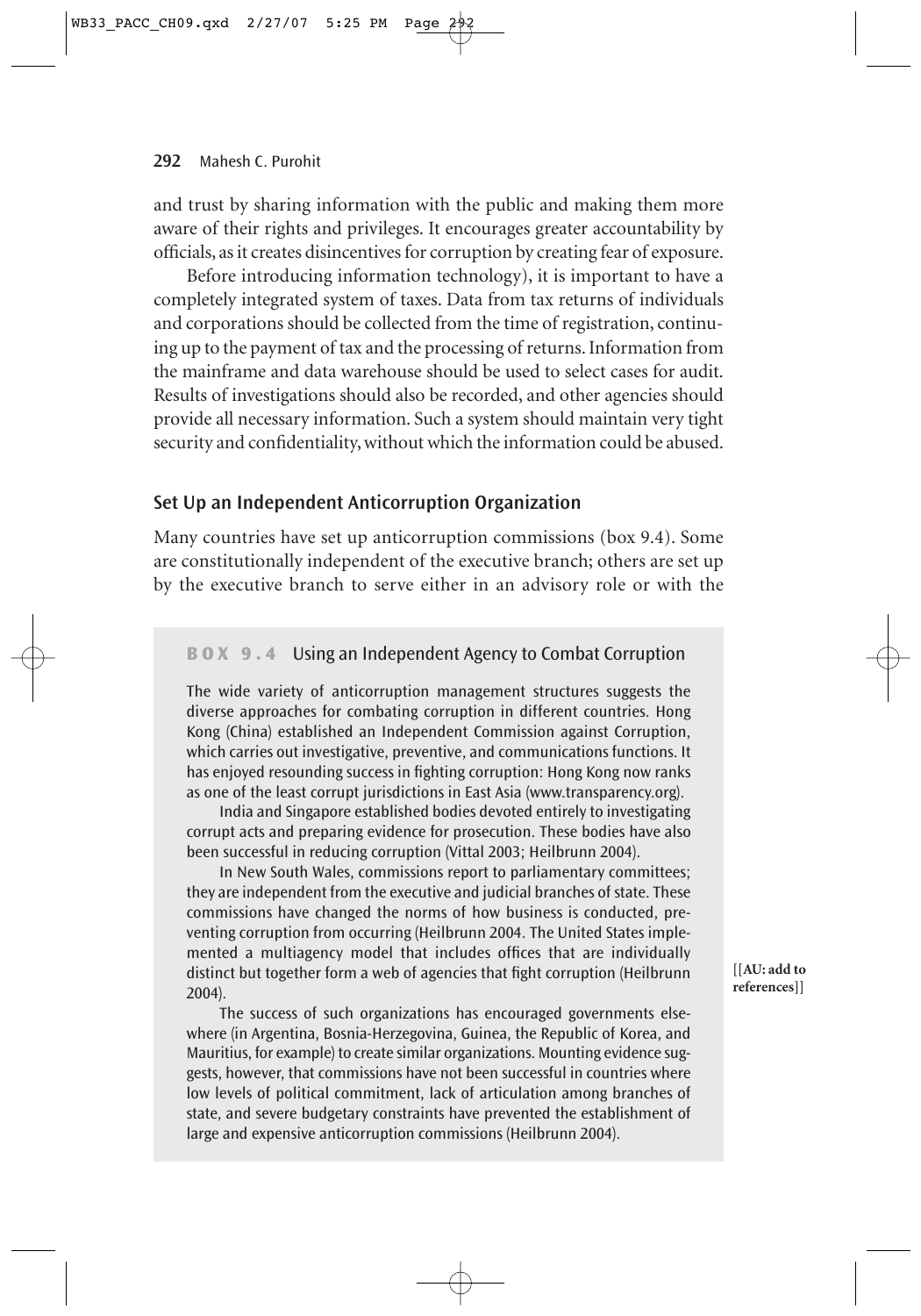Corruption in Tax Administration **293**

authority to investigate and help prosecute public officials at all levels. Countries also use presidential commissions, multisectoral advisory groups, institutions to administer ethical codes of conduct, special authorities or commissions to handle or investigate specific corruption allegations, and other bodies.

## **Decentralize Government**

Experience and theory suggest that an organization is most vulnerable to corruption when bureaucrats enjoy a monopoly over taxpayers and take actions that are difficult to monitor. The relation between the executive branch and other participants in government, such as the legislature, the judiciary, local jurisdictions, political parties, the media, the private sector, and nongovernmental organizations, needs to be broadly articulated.

Democratic systems offer a mechanism to minimize corruption by introducing greater accountability and transparency in governance. When local governments have some real power, they not only address local interest more authentically and confidentially, they also exercise a check on the operations of higher levels of authority. However, the effectiveness of decentralized service delivery depends on the design of decentralization and the institutional arrangement governing its implementation. An institutional environment should provide political, administrative, and financial authority to local governments, along with effective channels of local accountability and central purview.

Two key ingredients are needed for the potential gain to outweigh the costs. First, decentralization must involve real delegation of authority, including the authority to generate and reserve a portion of local revenues. Second, local authorities must themselves be accountable to higher levels and local groups. Abuse of authority and public corruption are less likely to occur if the rules governing local officials are at least in part defined by local norms (Charlick 1993).

# **Establish a Code of Ethics**

At the national level, every country should have a comprehensive code of ethics that spells out appropriate and inappropriate behavior for politicians as well as bureaucrats. A leadership code of conduct is important, because the country's future prospects depend, to a very large extent, on the quality and honesty of its leaders. The leadership code should describe the expected and prohibited forms of conduct by government leaders (Kpundeh 1999; Ruzindanda and Sedigh 1999). It should outline a broad concept of what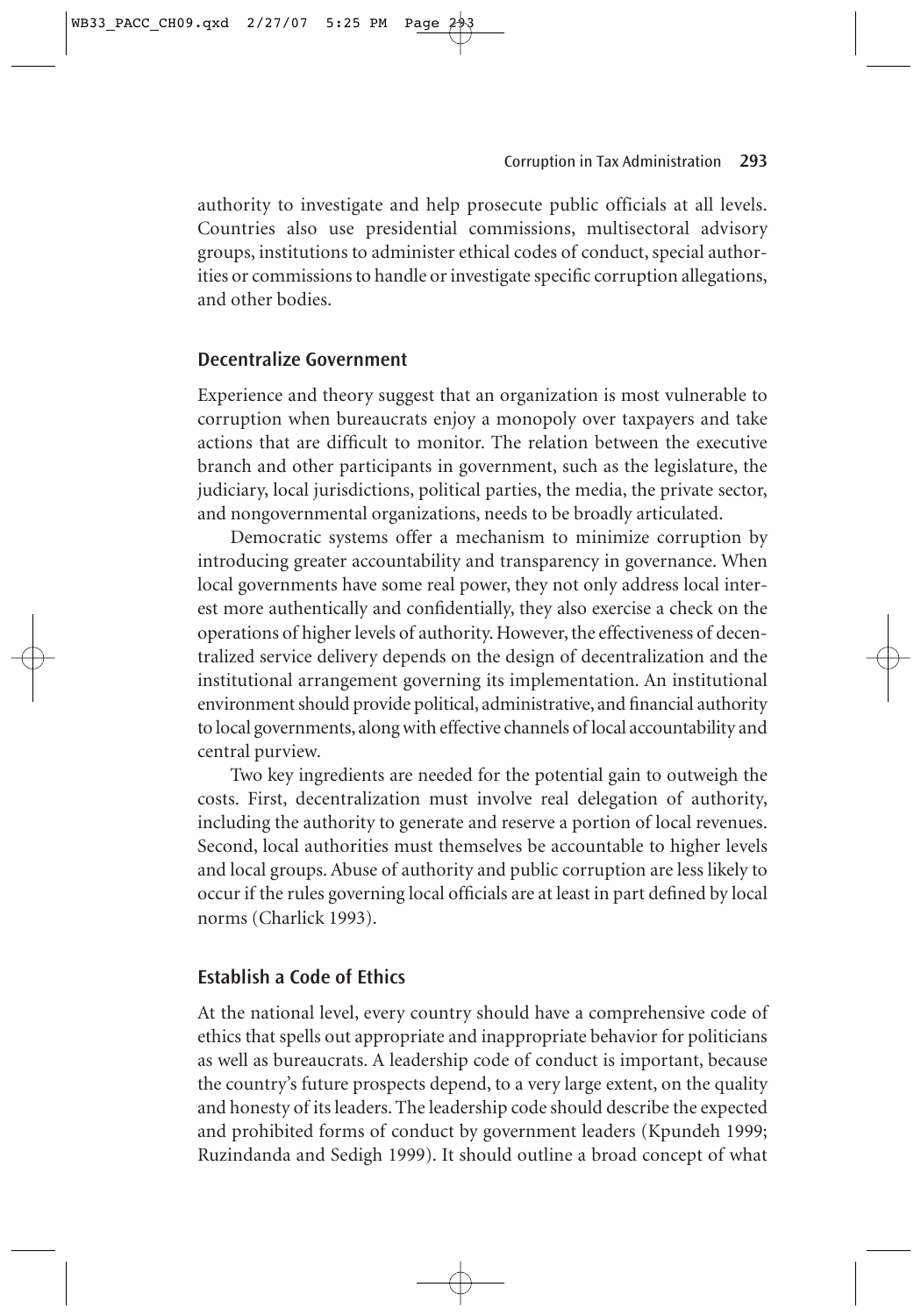constitutes leadership, emphasize the role of leaders in setting an example, and identify principles of good leadership. It should include provisions that check the misuse of state property through annual disclosure of leaders' income, assets, and liabilities. At the same time, it should ban certain activities, such as seeking or accepting gifts or benefits relating to official duties and personal interests; abusing government property; and misusing official information not available to the public.

## **Provide Tax Officers with Ethics Training**

Intensive training of officers in ethical conduct is of paramount importance, even in countries that lack good governance (Huther and Shah 2001). Course contents should include the laws and rules of the tax being administered and emphasize ethical values such as integrity, honesty, public service, justice, transparency, accountability, and the rule of law. Training should be repetitive in nature, followed up with refresher courses. Officers should be aware of existing anticorruption measures as well as their responsibilities and the liability involved.

A public ethics program can be carried out in several ways. Ethics management guidance can be offered by training tax officials. Ethics audit research and inquiry can be conducted to assess their strengths and weaknesses. The objective of ethics maintenance is to make the ethical gains of the agency sustainable. Assistance from anticorruption bodies, civil society organizations, and private firms can be used to sustain best practices as well as to improve and monitor the effectiveness of public ethics programs. Taxpayer education programs could be strengthened through interactive television and radio programs and pamphlets.

#### **Inform Taxpayers of Their Rights**

Access to accurate information should be a right that is publicized adequately so that taxpayers are aware of it. All tax rules, rates, and procedures should be available on the Internet. Lack of access to information about rules and regulations make taxpayers unaware of their rights and expose them to discretionary treatment by corrupt officers.

## **Conclusions and Policy Recommendations**

An irrational tax structure, monopoly and discretionary power in the hands of government officials, a low degree of accountability or transparency in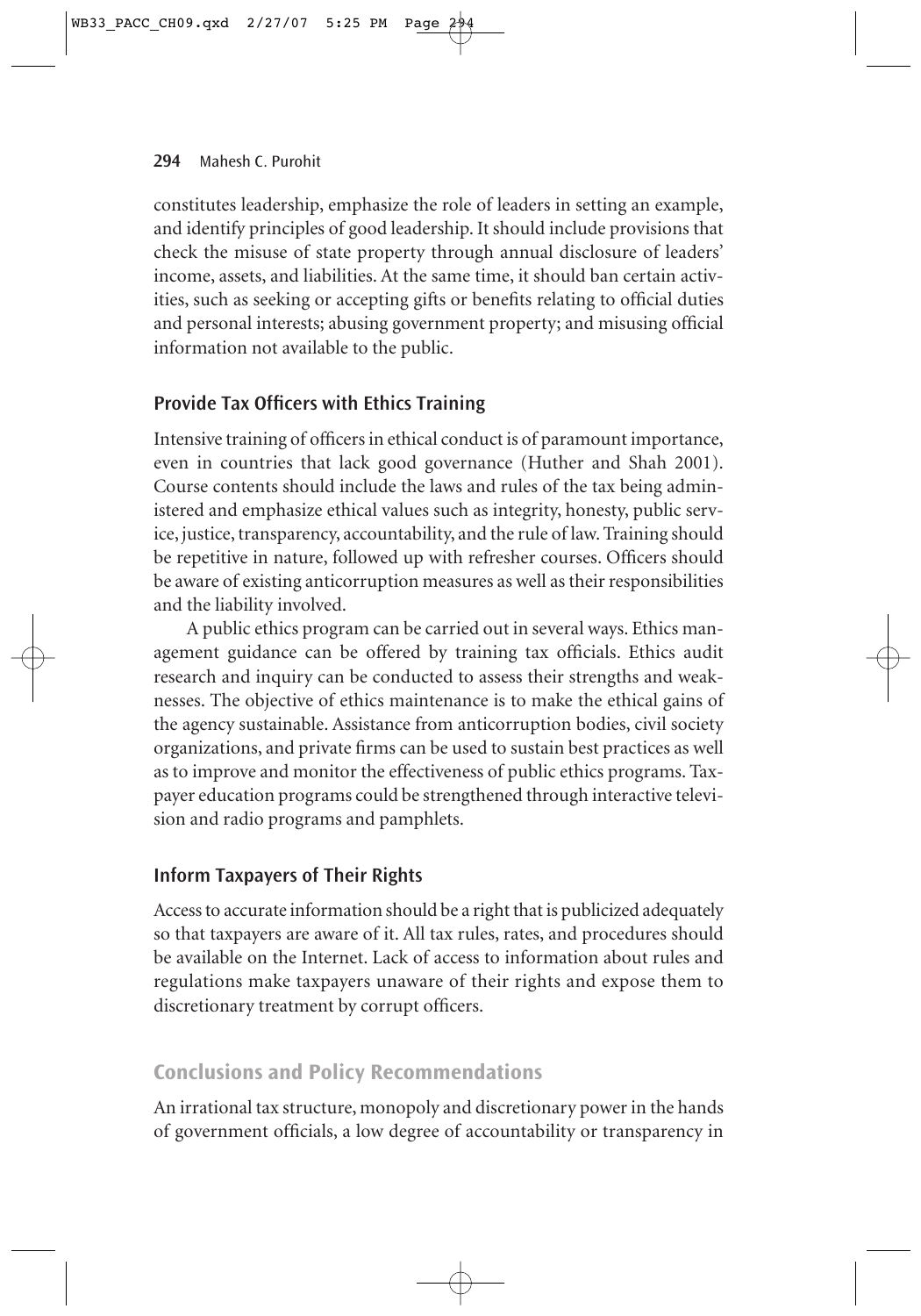administration, and interference by political leadership are the main causes of corruption in tax administration. Low pay, the lack of severity of punishment for corrupt behavior, poor-quality service, and greater politicization of government also encourage corruption.

The desired objectives of tax policy can be achieved only when it is properly administered. In most developing countries, tax administration is tax policy. Failure to properly administer the tax, therefore, defeats its very purpose and threatens equity. Involved procedures cause deficiencies in tax operations, reduce overall tax collection, and cause corruption in tax administration.

When corruption becomes a way of life, it has far-reaching implications. It undercuts efficiency and equity, as well as the macroeconomic and institutional functions of government. It reduces revenue to government, endangering fiscal sustainability, and adversely effects investment and growth. The presence of corrupt officials encourages other officials to engage in corruption, because the probability of being detected or losing one's reputation declines. Likewise, the presence of corrupt taxpayers encourages other taxpayers to cheat.

Fighting corruption takes time. Power groups whose interests are threatened can scuttle efforts. But letting corruption fester can be even more dangerous. Which policy measures need to be adopted depends on the overall social environment and the attitude about corruption held by society.

One of the most important policy prescriptions for curbing corruption is creating a tax system that is rational, equitable, and simple. Reducing the monopoly and discretionary power of tax officials is also very important. The tax structure should be as broad as possible, in order to maximize equity. Bureaucrats should be given competing jurisdictions, so that competition among officers will drive the level of bribes to zero. Monitoring and auditing must be increased to prevent corruption. The system of recruitment of officers should be streamlined, and officers should be given intensive and repetitive training for promoting a code of conduct, with emphasis on ethical values, such as integrity, honesty, public service, justice, transparency, accountability, and rule of law. Salaries should be high enough that officials are able to support themselves and their dependents without accepting bribes. An anticorruption commission can be set up that maintains transparency in the system and makes political leaders and officers accountable for their actions. Decentralization can also help curb corruption. Its effectiveness depends on the design of decentralization and the institutional arrangements governing its implementation.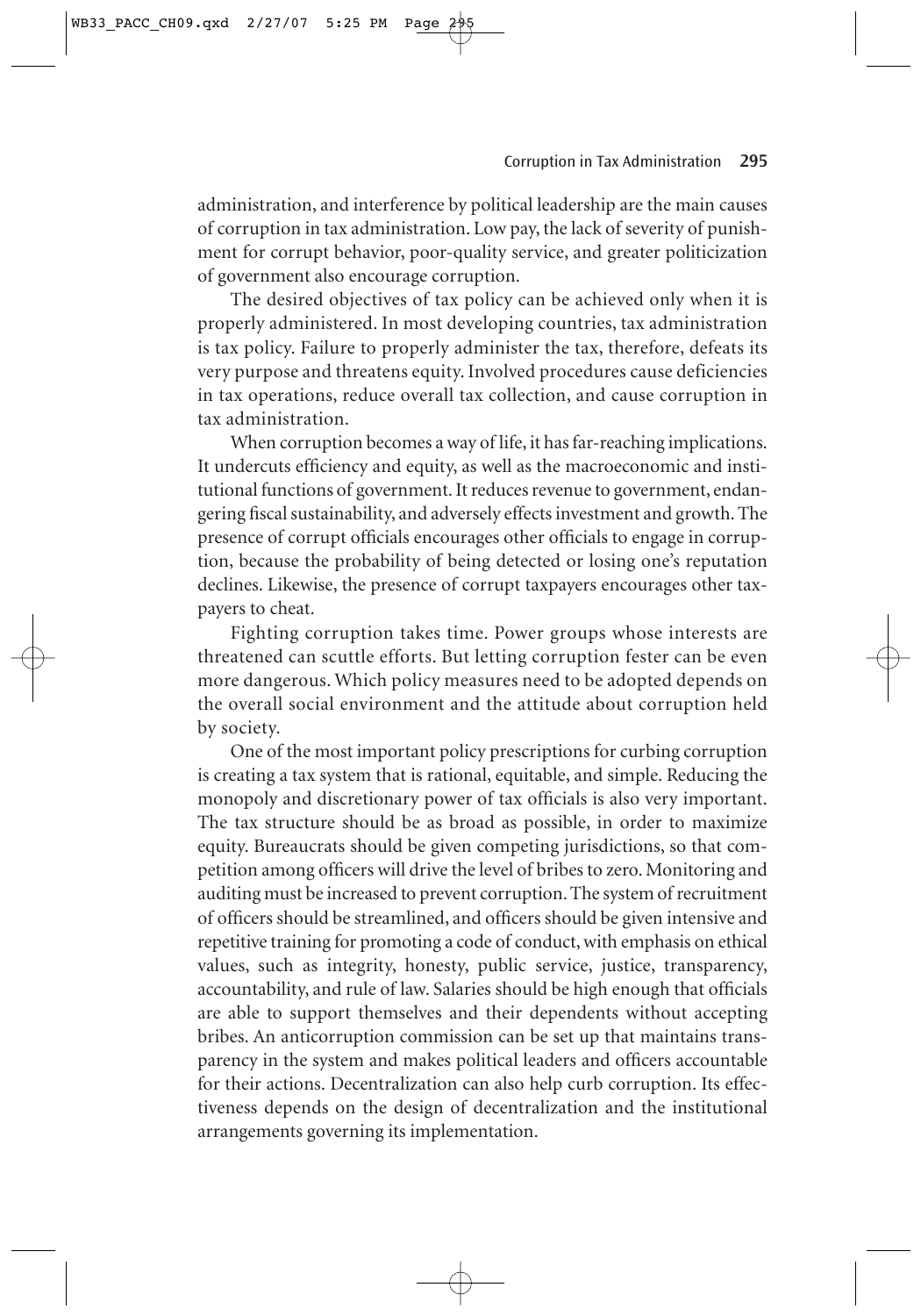#### **Notes**

- 1. Corruption is, of course, prevalent in the private sector, too.
- 2. In Sierra Leone the All People's Congress, the only political party from 1978 to 1992, totally controlled civil servants' political views and associations. From the inception of the one-party system, neopatrimonial politics dictated that civil servants be party members. In return for their loyalty, civil servants were often shielded, pampered, and allowed to increase the range of their powers and pursue opportunities for selfenrichment (Kpundeh 1999).
- 3. A 1999 survey conducted by the European Bank for Reconstruction and Development of some 3,000 enterprises in 20 transition economies revealed that "bribes" (a category that includes corrupt tax practices) act like a regressive tax. The bribe paid by smaller firms amounted to 5 percent of their annual revenue; bribes paid by medium-size firms amounted to 4 percent of their annual revenue, while those paid by larger firms amounted to slightly less than 3 percent of their annual revenue. The study reveals that smaller firms paid bribes more frequently than medium-size or larger firms (Asher n.d).
- 4. The diversion of public resources, services, and assets to private use in Uganda resulted in deteriorating roads, poor medical facilities, dilapidated and ill-equipped schools, and falling educational standards (Ruzindana and Sedigh 1999).
- 5. The international donor community jointly suspended aid to Tanzania in 1994, largely in response to massive irregularities in the tax system. Donors declared that they would not resume assistance until the government took steps to collect evaded tax, recover exempted tax, and initiate legal proceedings against corrupt tax officials (Sedigh and Muganda 1999).
- 6. This scheme was introduced to identify potential taxpayers. It stipulated that a person having a credit card, owning a house, possessing a vehicle, paying an electricity bill of more than Rs. 50,000 a month, leaving the country during the year, or belong to a club is obligated to file an income tax return (Aggarwal 1991). The scheme was eliminated in 2006-07.
- 7. A more workable solution for making civil service salary competitive would be to focus on the performance-based component of gross pay, reflecting and rewarding each tax officer's contribution to the success of anticorruption policies and higher collection rates (Pashev 2005).
- 8. Uganda reduced the number of employees through a variety of measures. "Overdue leavers" (workers past retirement age, irregular entrants, and those identified through performance assessment as incompetent) and "ghost workers" (deceased workers, fictitious workers, or former employees who remained on the government payroll) were identified and eliminated. The "group employees' scheme," which allowed senior managers to recruit their own casual, short-term workers without reference to established job grades, was abolished. Surplus workers who were competent, bona fide workers but could not be deployed elsewhere in the government received severance packages. These measures helped Uganda replace a large number of public sector employees with a smaller number of higher-quality staff.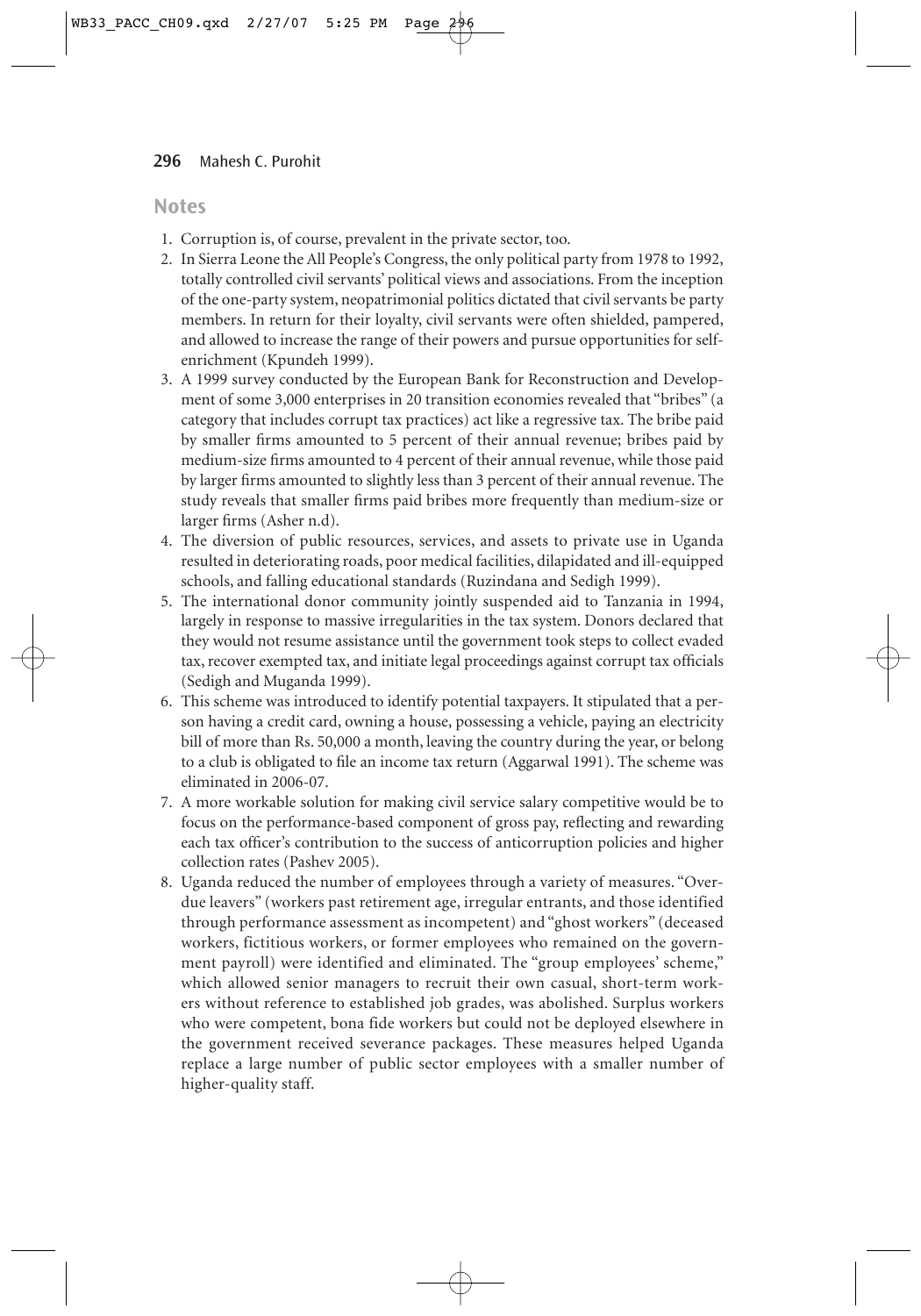#### Corruption in Tax Administration **297**

**References**

- Aggarwal, Pawan K. 1991."Identification of Non-Filer Potential Income Tax Payers."*Asia Pacific Tax and Investment Research Centre Bulletin* 9 (6): 217–24.
- Andvig, J., and K.O. Moene. 1990. "How Corruption May Corrupt." *Journal of Economic Behaviour and Organization* 3 (1): 63–76.
- Asher, Mukul G. n.d. "The Design of Tax Systems and Corruption." Public Policy Programme, National University of Singapore.
- Bardhan, Pranab. 1997. "Corruption and Development: A Review of Issues." *Journal of Economic Literature* 35 (September): 1320–46.
- Casanegra de Jantscher, Milka. 1990. "Administering the VAT." In *Value Added Tax in Developing Countries,* ed. Malcolm Gillis, Carl S. Shoup, and Gerardo P. Sicat. Washington, DC: World Bank.
- Charlick, Robert. 1993."Corruption and Political Transition: A Governance Perspective." *Corruption and Reform* 7 (3): 177–88.
- De Dios, Emmanuel S., and Ricardo D. Ferrer. 2001. "Corruption in the Philippines: Framework and Context." *Public Policy* 5 (1): 1–42.
- Fjeldstad, Odd-Helge. 2005. "Revenue Administration and Corruption." U4 Utstein Anti-Corruption Resource Centre, Chr. Michaelson Institute, Bergen, Norway. http://partner.u4.no.
- Goudie, A.W., and D. Stasavage. 1997. "Corruption: The Issues." Working Paper 122, OECD Development Centre, Organisation for Economic Co-operation and Development, Paris. Heilbrunn, John R. 2004. *Anti-corruption Commissions: Panacea or Real Medicine to Fight Corruption?* World Bank Institute, Washington, DC.
- Huther, Jeff, and Anwar Shah. 2001."Anticorruption Policies and Programs: A Framework for Evaluation." Policy Research Working Paper, World Bank, Washington, DC.
- Kangle, R.P. 1972. *The Kautiliya Arthasastra*. Part II. Bombay University, Mumbai.
- Klitgaard, R. 1988. *Controlling Corruption.* Berkeley: University of California Press.
- ———. 1991. "Strategies for Reform." *Journal of Democracy* 2 (4): 86–100.
- Kpundeh, S. J. 1992. *Democratization in Africa: Africa Views, African Voices*. Washington, DC: National Academy Press.
	- ––––––––. 1999."The Fight against Corruption in Sierra Leone." In *Curbing Corruption: Toward a Model for Building National Integrity,* ed. Rick Stapenhurst and Sahr J. Kpundeh. Washington, DC: World Bank.
- Kumar, B.V. 2000. "Corruption: An Indian Perspective." *Journal of Money Laundering Control* 3 (3): 266–79.
- Mauro, Paolo. 1995. "Corruption and Growth. " *Quarterly Journal of Economics* 110 (3): 681–712.
- Mendoza, Amado M., Jr. 2001. "The Industrial Anatomy of Corruption: Government Procurement, Bidding, and Award of Contracts." *Public Policy* 5 (1): 43–71.
- Mookerjee, Dilip. 1995. "Reforms in Income Tax Enforcement in Mexico." India Working Paper 6, IRIS Center, University of Maryland, College Park.
- Muphy, Kevin, Andrei Shleifer, and Robert W. Vishny. 1993. "Why is Rent Seeking So Costly to Growth?" *American Economic Review* 83 (2): 409–14.